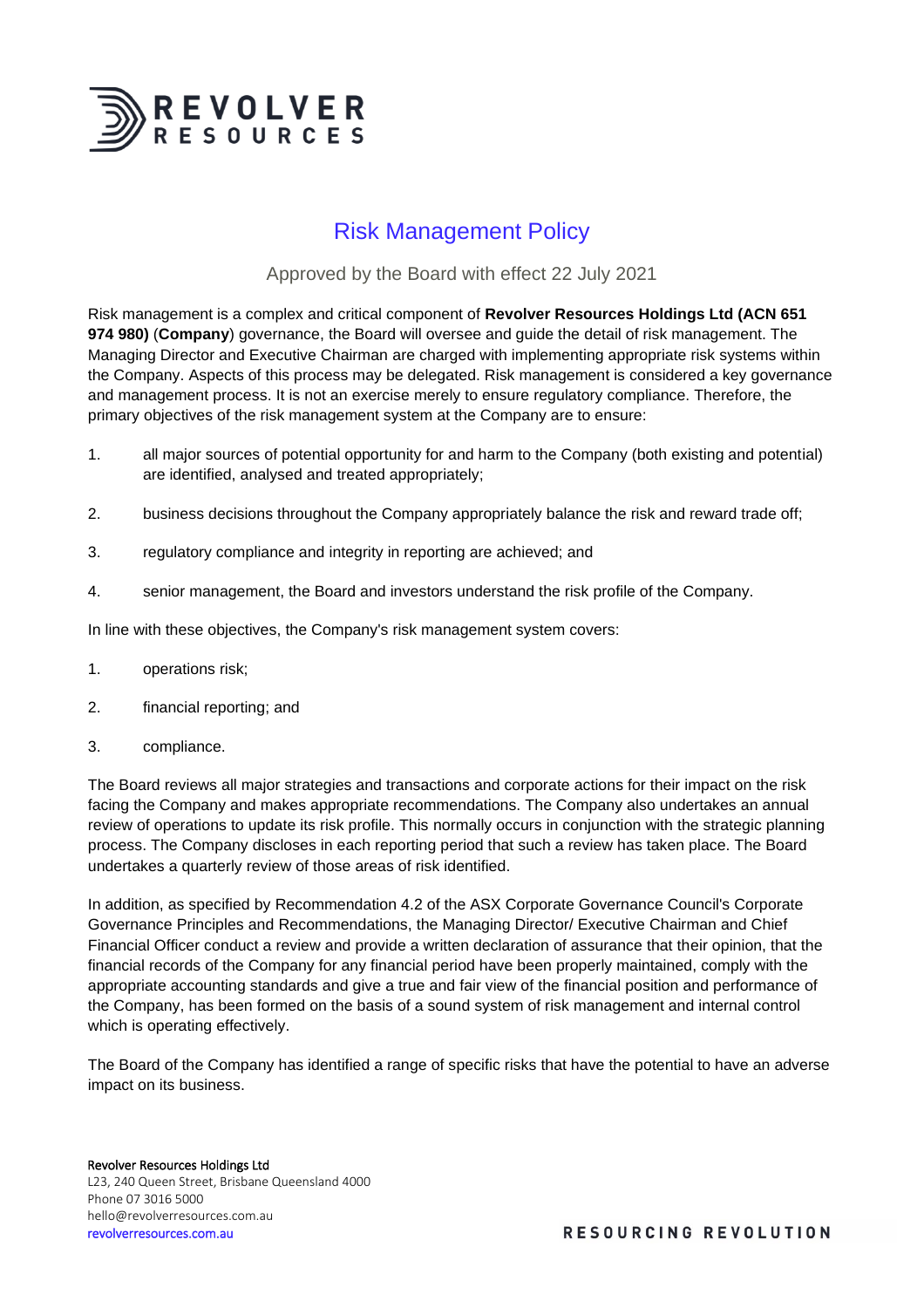

These include:

## 3.1 **Mining Industry Risks**

## **(a) Operating risk**

The operations of the Company may be affected by various factors, including failure to locate or identify mineral deposits, failure to achieve predicted grades in exploration and mining, operational and technical difficulties encountered in mining, difficulties in commissioning and operating plant and equipment, mechanical failure or plant breakdown, unanticipated metallurgical problems which may affect extraction costs, adverse weather conditions, industrial and environmental accidents, industrial disputes and unexpected shortages or increases in the costs of consumables, spare parts, plant and equipment.

## **(b) Metallurgy**

Metal and/or mineral recoveries are dependent upon the metallurgical process that is required to liberate economic minerals and produce a saleable product and by nature contain elements of significant risk such as:

- (i) identifying a metallurgical process through test work to produce a saleable metal and/or concentrate;
- (ii) developing an economic process route to produce a metal and/or concentrate; and
- (iii) changes in mineralogy in the ore deposit can result in inconsistent metal recovery, affecting the economic viability of the project.

#### **(c) Minerals and currency price volatility**

The Company's ability to proceed with the development of its Projects and benefit from any future mining operations will depend on market factors, some of which may be beyond its control.

The world market for minerals is subject to many variables and may fluctuate markedly. These variables include world demand for minerals that may be mined commercially in the future from the Company's project areas, technological advancements, forward selling activities and production cost levels in major mineral-producing regions. Mineral prices are also affected by macroeconomic factors such as general global economic conditions and expectations regarding inflation and interest rates. These factors may have an adverse effect on the Company's exploration, development and production activities, as well as on its ability to fund those activities.

Furthermore, international prices of various commodities are denominated in United States dollars, whereas the income and expenditure of the Company are and will be taken into account in Australian currency. As a result, the Company is exposed to the fluctuations and volatility of the rate of exchange between the United States dollar and the Australian dollar as determined in international markets, which could have a material effect on the Company's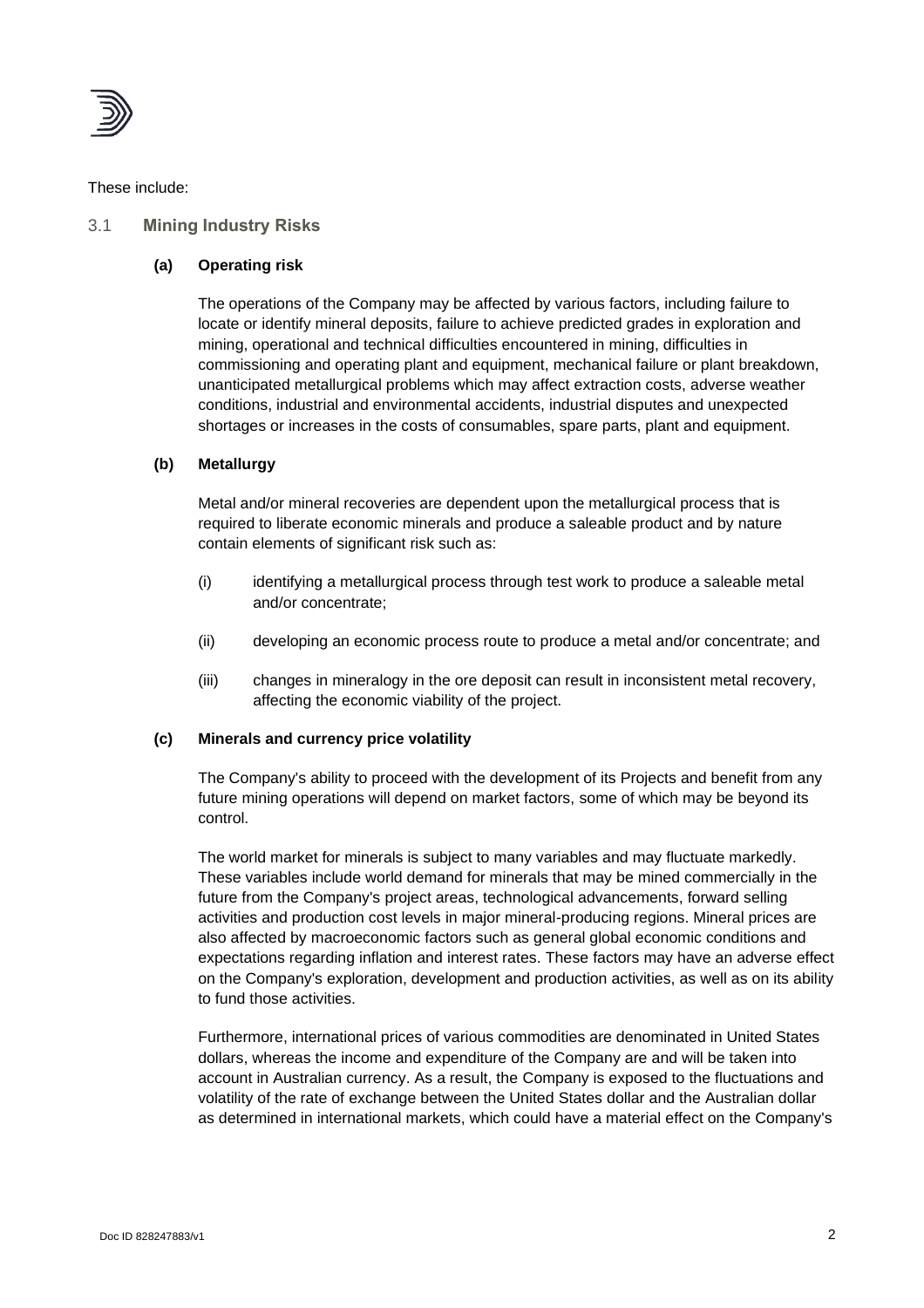

operations, financial position (including revenue and profitability) and performance. The Company may undertake measures, where deemed necessary by the Board to mitigate such risks.

## **(d) Competition risk**

The industry in which the Company will be involved is subject to domestic and global competition, including major mineral exploration and production companies. Although the Company will undertake all reasonable due diligence in its business decisions and operations, the Company will have no influence or control over the activities or actions of its competitors, which activities or actions may, positively or negatively, affect the operating and financial performance of the Company's Projects and business.

Some of the Company's competitors have greater financial and other resources than the Company and, as a result, may be in a better position to compete for future business opportunities or technical staff. Many of the Company's competitors not only explore for and produce minerals, but also carry out refining operations and other products on a worldwide basis. There can be no assurance that the Company can compete effectively with these companies.

## (e) **Tenure and land access risk**

All of the Tenements overlap land the subject of cattle grazing and in respect to these Tenements, in respect of which the Company has entered into conduct and compensation agreements with the affected landholders in respect to its activities over the land.

Under Queensland and Commonwealth legislation, the Company may be required to obtain the consent of and/or pay compensation to the holders of other third-party interests which overlay areas within the Tenements, including pastoral leases, petroleum tenure and other mining tenure in respect of exploration or mining activities on the Tenements.

Land access is critical for exploration and/or exploitation to succeed. It requires both access to the mineral rights and access to the surface rights. Minerals rights may be negotiated and acquired. In all cases the acquisition of prospective exploration and mining licences is a competitive business, in which proprietary knowledge or information is critical and the ability to negotiate satisfactory commercial arrangements with other parties is often essential. The Company may not be successful in acquiring or obtaining other necessary licences to conduct exploration or evaluation activities outside of the mineral tenements.

#### **(f) Native title risks**

There remains a risk that in the future, native title and/or registered native title claims may affect the land the subject of the Tenements or in the vicinity of the Tenements.

The existence of native title claims over the area covered by the Tenements, or a subsequent determination of native title over the area, will not impact the rights or interests of the holder under the Tenements provided the Tenements have been validly granted in accordance with the *Native Title Act 1993* (Cth) (**Native Title Act**).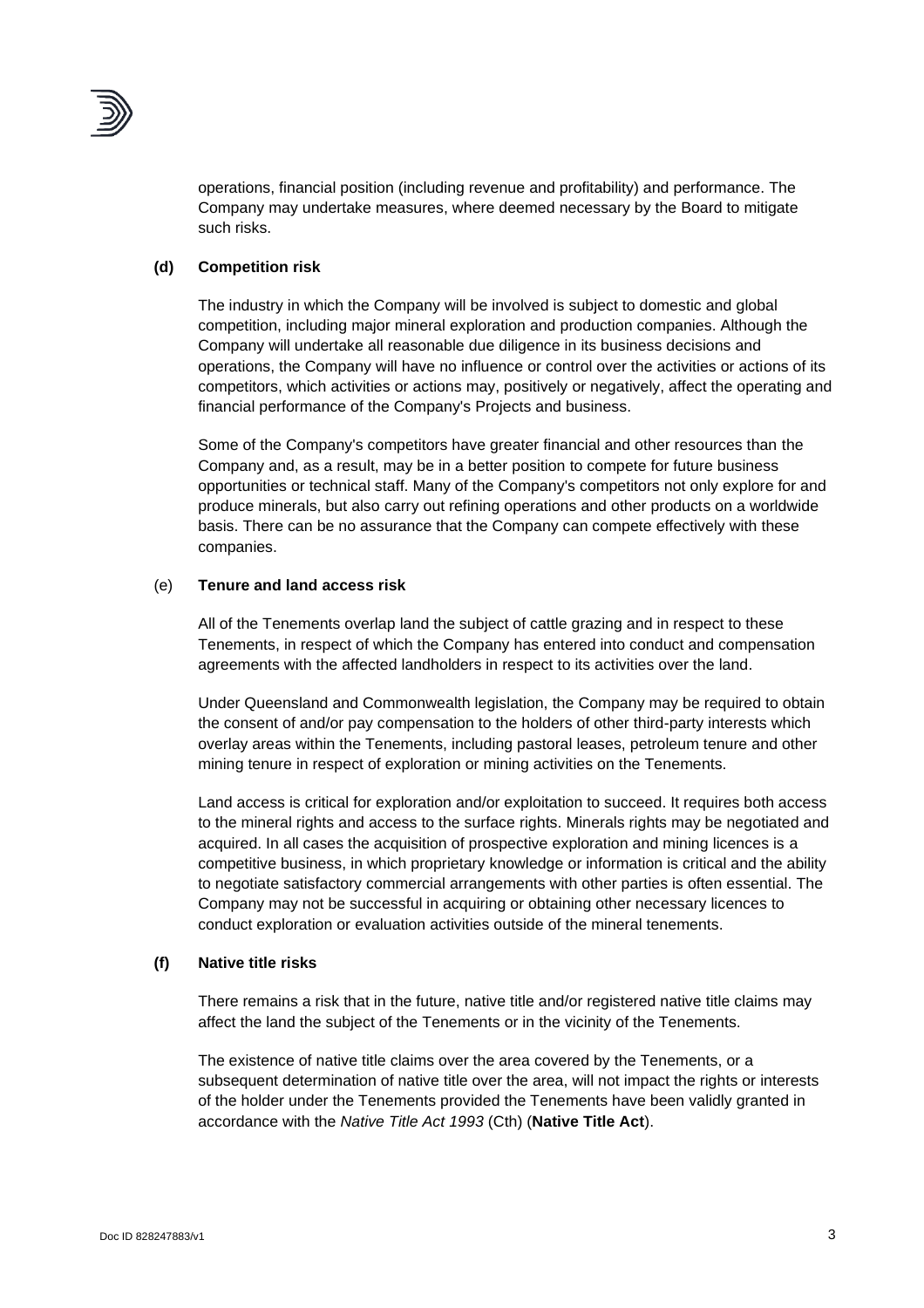

However, if any Tenement was not validly granted in compliance with the Native Title Act, this may have an adverse impact on the Company's activities.

The grant of any future tenure to the Company over areas that are covered by registered claims or determinations will likely require engagement with the relevant claimants or native title holders (as relevant) in accordance with the Native Title Act.

#### (g) **Financial assurance bonds**

The Tenements are all subject to granted environmental authorities in respect to the relevant mining and exploration activities, pursuant to which an annual fee is payable by the Company.

Whilst the Company does not presently consider this to be a material risk to its planned exploration, there is a risk that financial assurance levels may change in the future due to changes in environmental risk associated with the Projects and this may have an adverse effect on the Company's performance.

#### **(h) Environmental risk**

The operations and proposed activities of the Company are subject to State and Federal laws and regulations concerning the environment. As with most exploration projects and mining operations, the Company's activities are expected to have an impact on the environment, particularly if advanced exploration or field development proceeds.

All of the Tenements are subject to granted environmental authorities (**EAs**) in respect to the relevant mining and exploration activities. The EAs have been granted with standard conditions setting out the minimum operating requirements that the holder of an EA must comply with in carrying out the activities on the Tenements, It is the Company's intention to conduct its activities in compliance with all environmental laws, including the EAs.

Annual returns and payment of an annual fee are payable in respect to the environmental authorities. The Company is up to date with all payments and fees in respect to the environmental authorities.

The cost and complexity of complying with the applicable environmental laws and regulations may prevent the Company from being able to develop potentially economically viable mineral deposits.

Although the Company believes that it is in compliance in all material respects with all applicable environmental laws and regulations, there are certain risks inherent to its activities, such as accidental spills, leakages or other unforeseen circumstances, which could subject the Company to extensive liability.

Government authorities may, from time to time, review the environmental bonds that are placed on permits.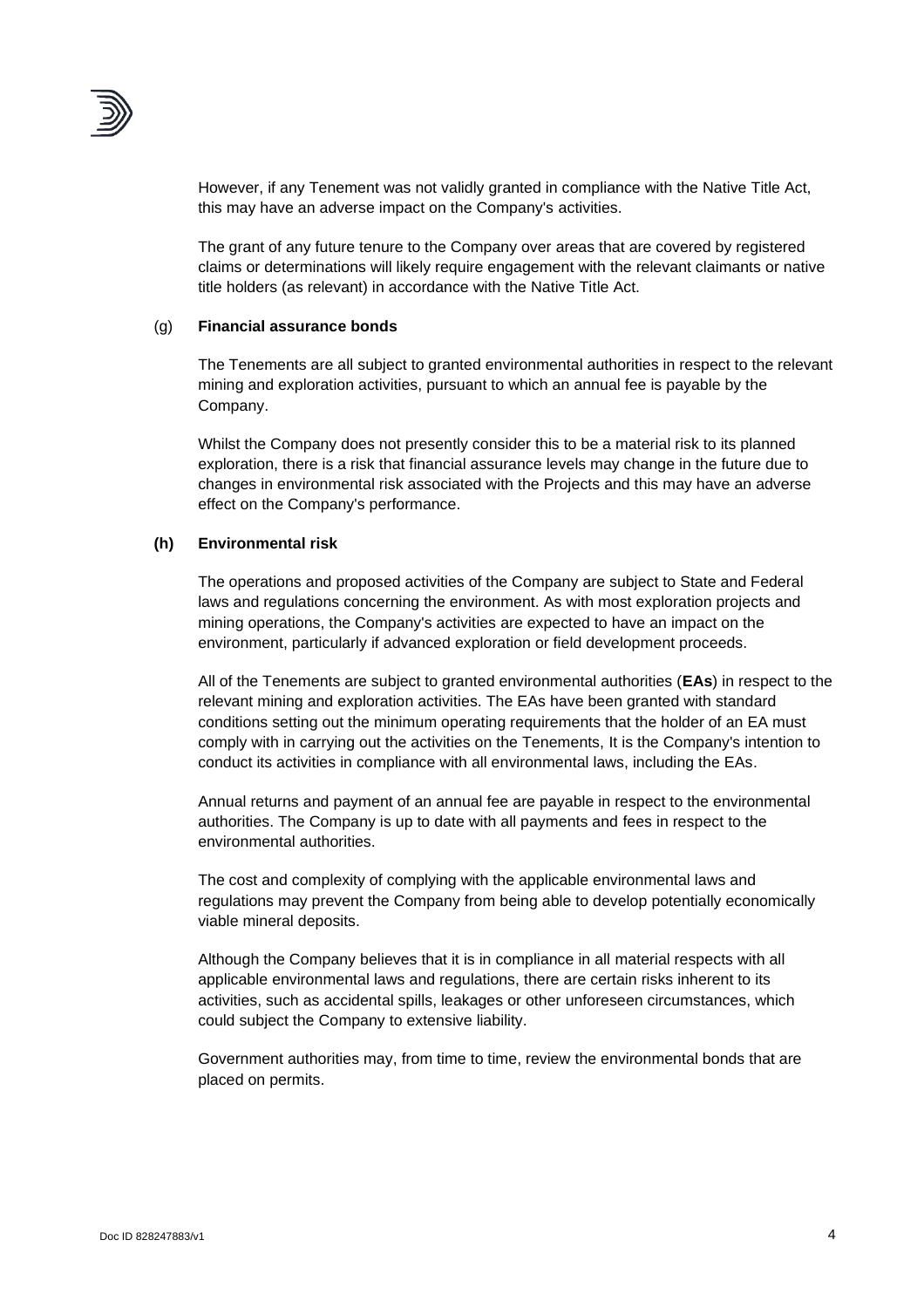

Further, the Company may require approval from the relevant authorities before it can undertake activities that are likely to impact the environment. Failure to obtain such approvals will prevent the Company from undertaking its desired activities. The Company is unable to predict the effect of additional environmental laws and regulations, which may be adopted in the future, including whether any such laws or regulations would materially increase the Company's cost of doing business or affect its operations in any area.

## **(i) Licences, permits and approvals**

The Company holds all material authorisations required to undertake the exploration programs. However, many of the mineral rights and interests to be held by the Company are subject to the need for ongoing or new government approvals, licences and permits. These requirements, including work permits and environmental approvals, will change as the Company's operations develop. Delays in obtaining, or the inability to obtain, required authorisations may significantly impact on the Company's operations.

## 3.2 **General Risks**

## **(a) Economic risks**

General economic conditions, movements in interest and inflation rates, the prevailing global commodity prices and currency exchange rates may have an adverse effect on the Company's exploration, development and production activities, as well as on its ability to fund those activities.

As with any exploration or mining project, the economics are sensitive to metal and commodity prices. Commodity prices fluctuate and are affected by many factors beyond the control of the Company. Such factors include supply and demand fluctuations for minerals, technological advances, forward selling activities and other macro-economic factors. These prices may fluctuate to a level where the proposed mining operations are not profitable. Should the Company achieve success leading to mineral production, the revenue it will derive through the sale of commodities also exposes potential income of the Company to commodity price and exchange rate risks.

## **(b) Market conditions**

The market price of the Shares can fall as well as rise and may be subject to varied and unpredictable influences on the market for equities in general and resource exploration stocks in particular.

Further, share market conditions may affect the value of the Company's quoted Shares regardless of the Company's operating performance. Share market conditions are affected by many factors such as:

(i) general economic outlook;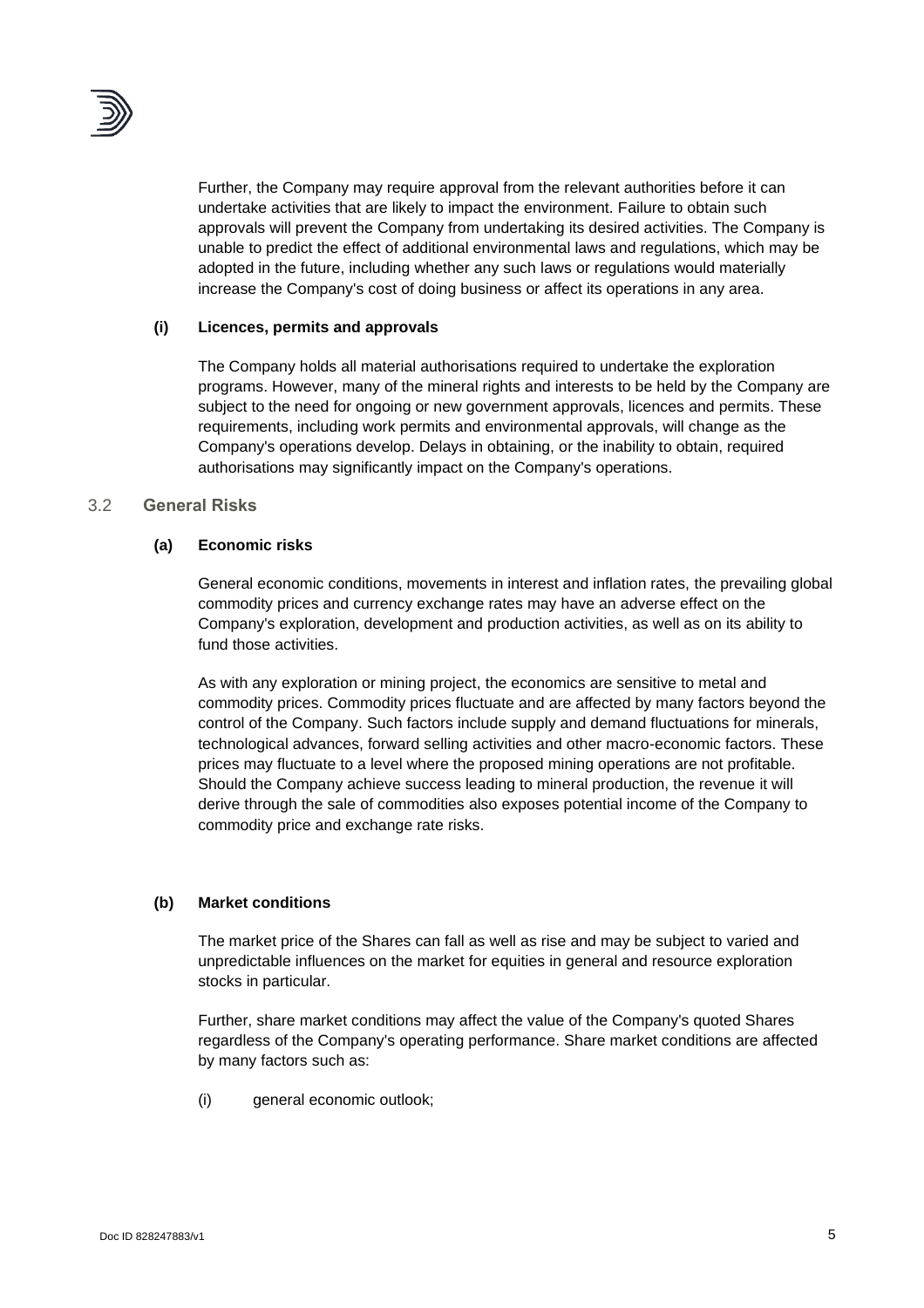

- (ii) interest rates and inflation rates;
- (iii) currency fluctuations;
- (iv) changes in investor sentiment;
- (v) the demand for, and supply of, capital; and
- (vi) terrorism or other hostilities.

Neither the Company nor the Directors warrant the future performance of the Company or any return on an investment in the Company.

#### **(c) Force majeure**

The Company's Projects now or in the future may be adversely affected by risks outside the control of the Company including labour unrest, subversive activities or sabotage, fires, floods, explosions or other catastrophes.

#### **(d) Government and legal risk**

Changes in government, monetary policies, taxation and other laws can have a significant impact on the Company's assets, operations and ultimately the financial performance of the Company and its Shares. Such changes are likely to be beyond the control of the Company and may affect industry profitability as well as the Company's capacity to explore and mine.

The Company is not aware of any reviews or changes that would affect the Projects. However, changes in community attitudes on matters such as taxation, competition policy and environmental issues may bring about reviews and possibly changes in government policies. There is a risk that such changes may affect the Company's development plans or its rights and obligations in respect of its Projects. Any such government action may also require increased capital or operating expenditures and could prevent or delay certain operations by the Company.

#### **(e) Litigation risks**

The Company is exposed to possible litigation risks including native title claims, tenure disputes, environmental claims, occupational health and safety claims and employee claims. Further, the Company may be involved in disputes with other parties in the future which may result in litigation. Any such claim or dispute if proven, may impact adversely on the Company's operations, financial performance and financial position. The Company is not currently engaged in any litigation.

#### **(f) Insurance risks**

The Company intends to insure its operations in accordance with industry practice. However, in certain circumstances, the Company's insurance may not be of a nature or level to provide adequate insurance cover. The occurrence of an event that is not covered or fully covered